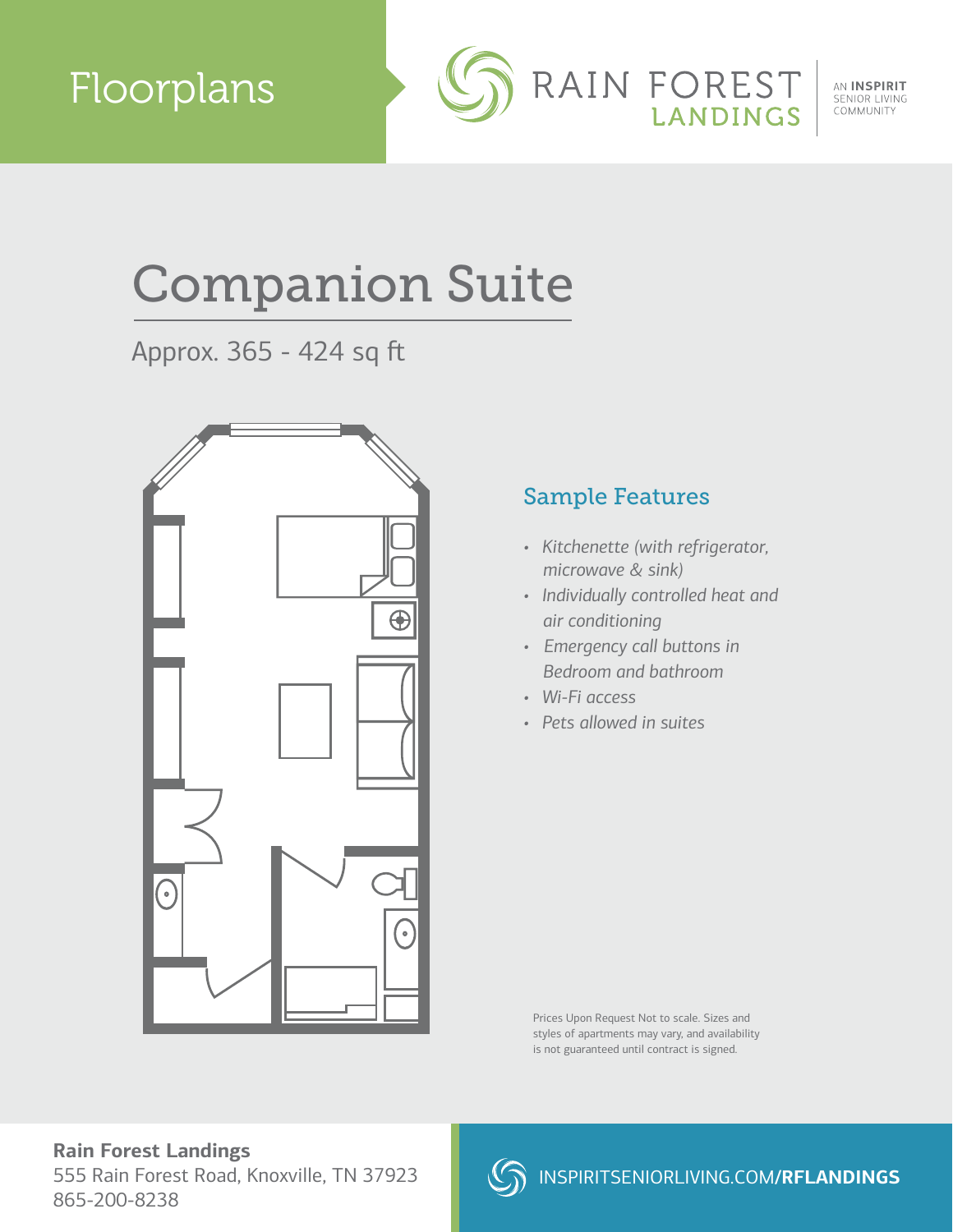

AN INSPIRIT SENIOR LIVING COMMUNITY

# The Magnolia

Approx. 365 sq ft



### Sample Features

- *Kitchenette (with refrigerator, microwave & sink)*
- *Individually controlled heat and air conditioning*
- *Emergency call buttons in Bedroom and bathroom*
- *Wi-Fi access*
- *Pets allowed in suites*

Prices Upon Request Not to scale. Sizes and styles of apartments may vary, and availability is not guaranteed until contract is signed.

#### **Rain Forest Landings** 555 Rain Forest Road, Knoxville, TN 37923 865-200-8238

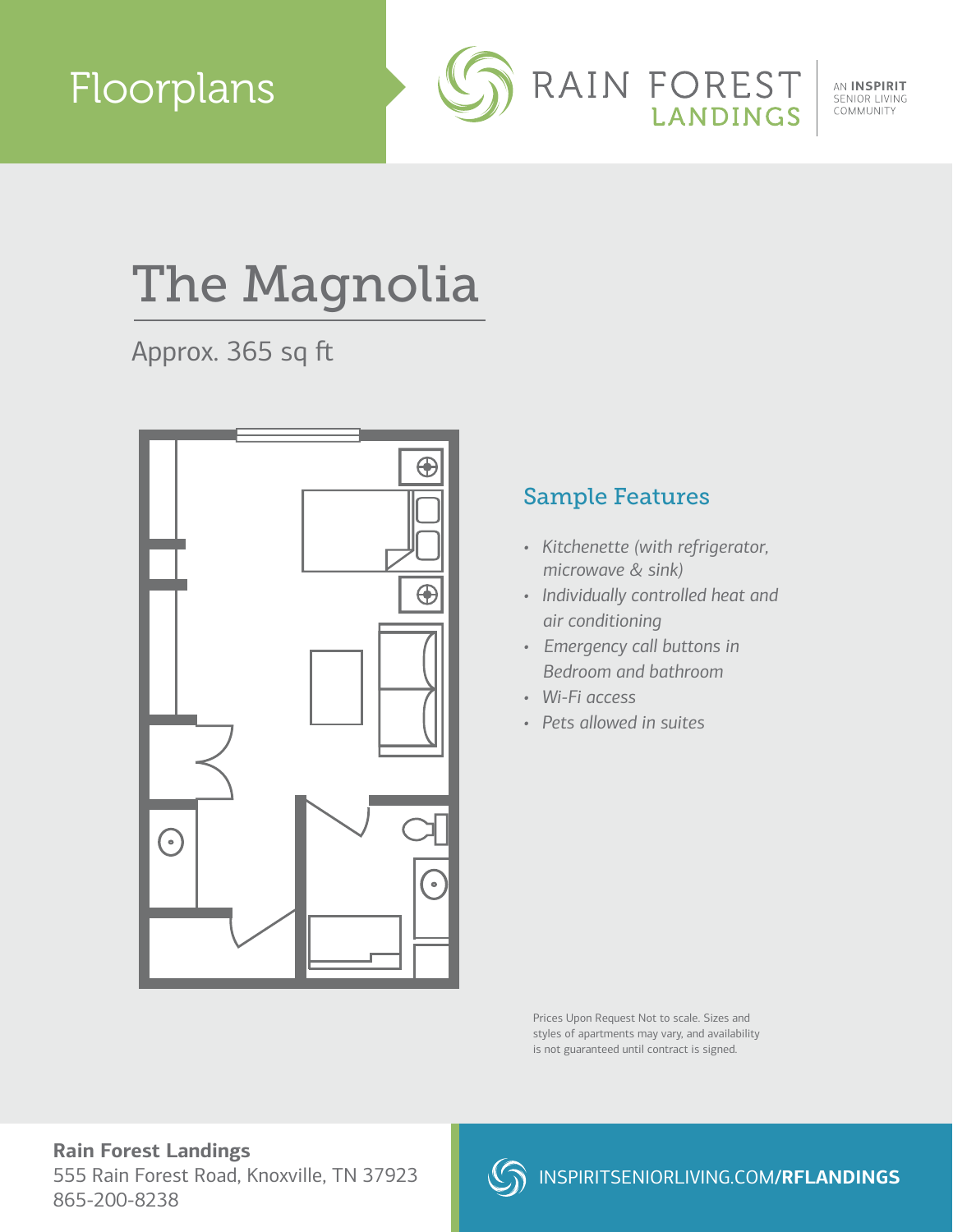### Floorplans



AN INSPIRIT SENIOR LIVING COMMUNITY

## The Elm

### Approx. 285 sq ft



### Sample Features

- *Kitchenette (with refrigerator, microwave & sink)*
- *Individually controlled heat and air conditioning*
- *Emergency call buttons in Bedroom and bathroom*
- *Wi-Fi access*
- *Pets allowed in suites*
- *Covered Deck*

Prices Upon Request Not to scale. Sizes and styles of apartments may vary, and availability is not guaranteed until contract is signed.

#### **Rain Forest Landings** 555 Rain Forest Road, Knoxville, TN 37923 865-200-8238